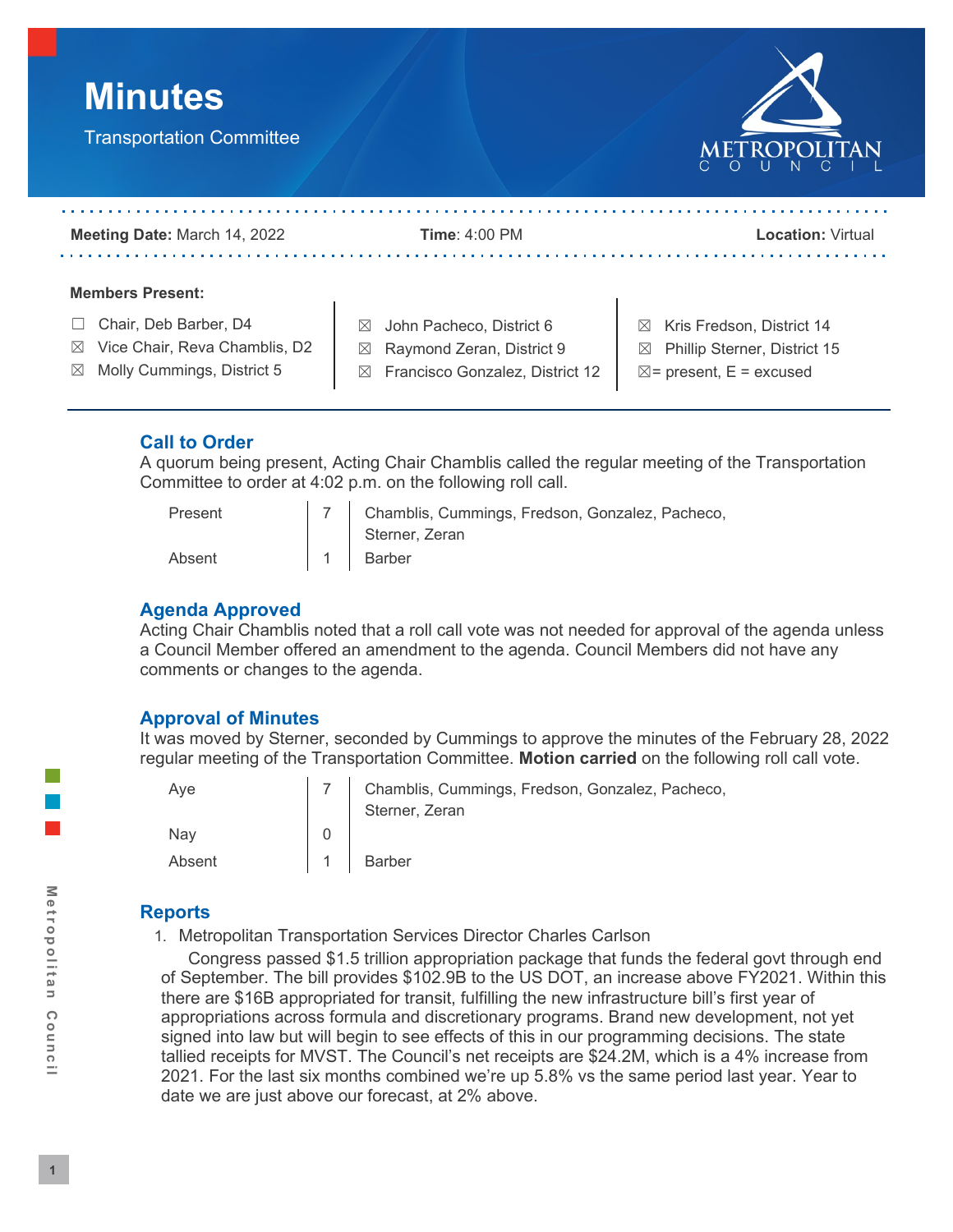2. Metro Transit General Manager Wes Kooistra

Lesley Kandaras reported on the General Manager's behalf. Kandaras reported:

#### **COVID**

We continue to see relatively low levels of COVID among our employees. Since the last Committee meeting on Feb 28, we have had 6 positive cases reported. 32 cases were recorded in the month of February. The Federal Mask Mandate imposed by TSA for all persons on buses, trains and airplanes remains in effect and has been extended to April 18. Bus Operator staffing is 48 below current service plan levels. We are projecting to be "even" in terms of operators at the start of the service changes that go into effect on March 26. But, in a bit of good news, we had a hiring event this past Saturday, and we had 15 attendees who applied and passed the interview.

### **St. Patrick's Day**

After a two-year break due to the pandemic, Metro Transit will again be offering free transit rides on St. Patrick's Day. The Miller Free Rides promotion is sponsored by Molson Coors the maker of Miller Lite. From 6 pm until the last trip of the service day all rides on Metro Transit buses and trains are free. The goal of the partnership is to encourage celebrating responsibly and to offer an alternative to driving for those who have been drinking or just want to avoid driving that night. The program which began in the Twin Cities in 1997 has the support of local and state public safety officials and has provided more than 1.2 million safe rides over the years.

### **Driver Appreciation Day**

The other event this week is transit driver appreciation day – which takes place this Friday, March 18. There are a couple of different ways to participate. You are invited to meet with operators at each of our garages while breakfast or lunch is served on Friday. You are also welcome to join Metro Transit staff who will be greeting operators at three locations Friday morning: Mall of America Transit Center, Along Nicollet Mall in downtown Minneapolis, And at 6th and Cedar in downtown Saint Paul. At the garages, meals will be served from about 4 a.m. to 6 a.m. and from 11 a.m. to 1 p.m. The on-street outreach will begin around 5 a.m.

3. Transportation Accessibility Advisory Board (TAAC) David Fenley

Fenley reported that TAAC has weighed in on their support for the proposed administrative citation bill.

### **Consent Business**

Consent Business Adopted

- 1. **2022-69:** Bus Rapid Transit (METRO Purple Line) Rights of Entry, Resolution 2022-7
- 2. **2022-70:** Metro Freeway Project Approval: Minnesota Highway 13 and Dakota Avenue
- 3. **2022-71:** Metro Freeway Project Approval: US Highway 10 Rum River Bridge and Ferry Street
- 4. **2022-72:** Federal American Rescue Plan Signature Authorization

It was moved by Sterner, seconded by Zeran.

**Motion carried** on the following roll call vote**.**

| Ave    | 7   Chamblis, Cummings, Fredson, Gonzalez, Pacheco,<br>Sterner, Zeran |
|--------|-----------------------------------------------------------------------|
| Nay    |                                                                       |
| Absent | 1 Barber                                                              |

# **Non-Consent Business**

1. **2022-34 JT:** 2022 Budget Amendment – April Budget Amendment 2022 Budget Amendment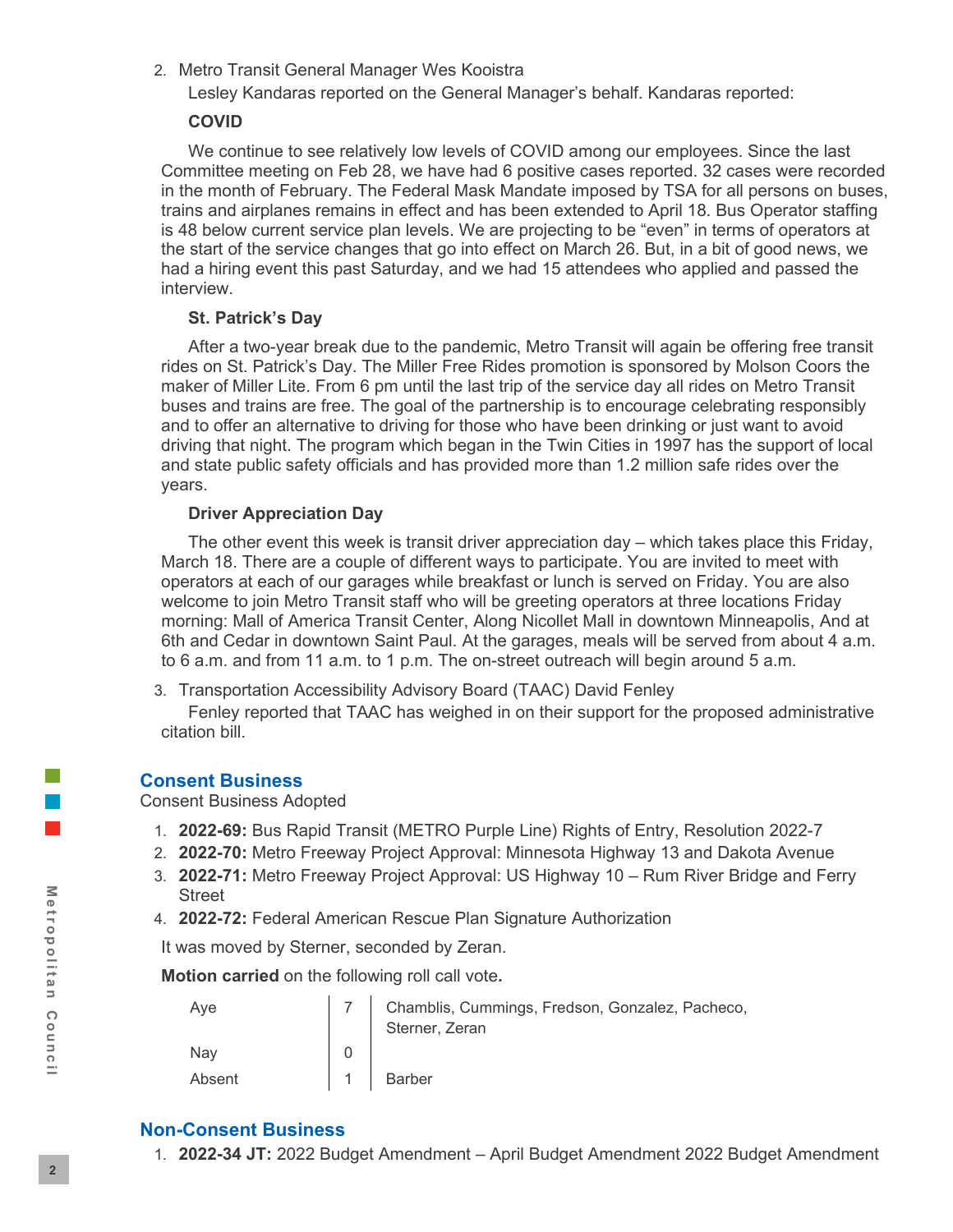It was moved by Fredson, seconded by Gonzalez, that the Metropolitan Council authorizes the 2022 Unified Budget as indicated and in accordance with the attached tables.

Metro Transit Finance Director Ed Petrie and Metropolitan Transportation Service Finance and Administration Director Heather Aagesen-Huebner presented this item. There were no questions or comments from Council Members.

**Motion carried** on the following roll call vote**.**

| Ave    | Chamblis, Cummings, Fredson, Gonzalez, Pacheco,<br>Sterner, Zeran |
|--------|-------------------------------------------------------------------|
| Nay    |                                                                   |
| Absent | 1 Barber                                                          |

2. **2022-45:** Bloomington, Edina, and Roseville Area Fixed Route Transit Service, Contract 21P290

It was moved by Cummings, seconded by Sterner, that the Metropolitan Council authorize the Regional Administrator to negotiate and execute contract 21P290 with Schmitty & Sons Transportation, Inc. to provide regular route transit service under the Bloomington, Edina, and Roseville Area Fixed Route Transit Services in an amount not to exceed \$29,255,000.

Metropolitan Transportation Service Contracted Services Manager John Harper presented this item. Cummings asked if three responses is a normal response rate, Harper answered that three to five is typical.

**Motion carried** on the following roll call vote**.**

| Aye    | Chamblis, Cummings, Fredson, Pacheco,<br>Sterner, Zeran |
|--------|---------------------------------------------------------|
| Nay    |                                                         |
| Absent | 2 Barber, Gonzalez                                      |

3. **2022-51:** Downtown & Green Line, Switch Heater Replacement, Contract 21P284

It was moved by Gonzalez, seconded by Fredson, that the Metropolitan Council authorizes its Regional Administrator to award and execute contract 21P284 with Kimley Horn, to design the replacement of switch heaters, and special trackwork on the METRO LRT Green Line and Blue/ Green Line in downtown Minneapolis in an amount not to exceed \$1,342,000.

Metro Transit Engineering and Construction Manager Mark Leemon and Project Manager Elliot Courtney presented this item. Cummings asked if the wear and tear was expected. Courtney responded that it was a surprise in this case.

**Motion carried** on the following roll call vote**.**

| Ave    | Chamblis, Cummings, Fredson, Gonzalez, Pacheco,<br>Sterner, Zeran |
|--------|-------------------------------------------------------------------|
| Nay    |                                                                   |
| Absent | 1 Barber                                                          |

4. **2022-62 JT:** 2022 Budget Amendment – METRO Green Line Extension Budget Amendment

It was moved by Cummings, seconded by Zeran, that the Metropolitan Council authorizes the 2022 Unified Budget as amended and in accordance with the attached tables.

Metro Transit Deputy General Manager of Capital Programs Nick Thompson and Metro Transit Finance Director Ed Petrie presented this item. Cummings asked about the impact if MVST money did not materialize. Petrie explained the movement of the money. Fredson noted that it makes sense to not lose financial investment for the State. Gonzalez asked for the Council to be more explicit about opportunity costs, what projects will be delayed or modified while the financial transactions take place. Thompson shared that the bipartisan infrastructure bill will be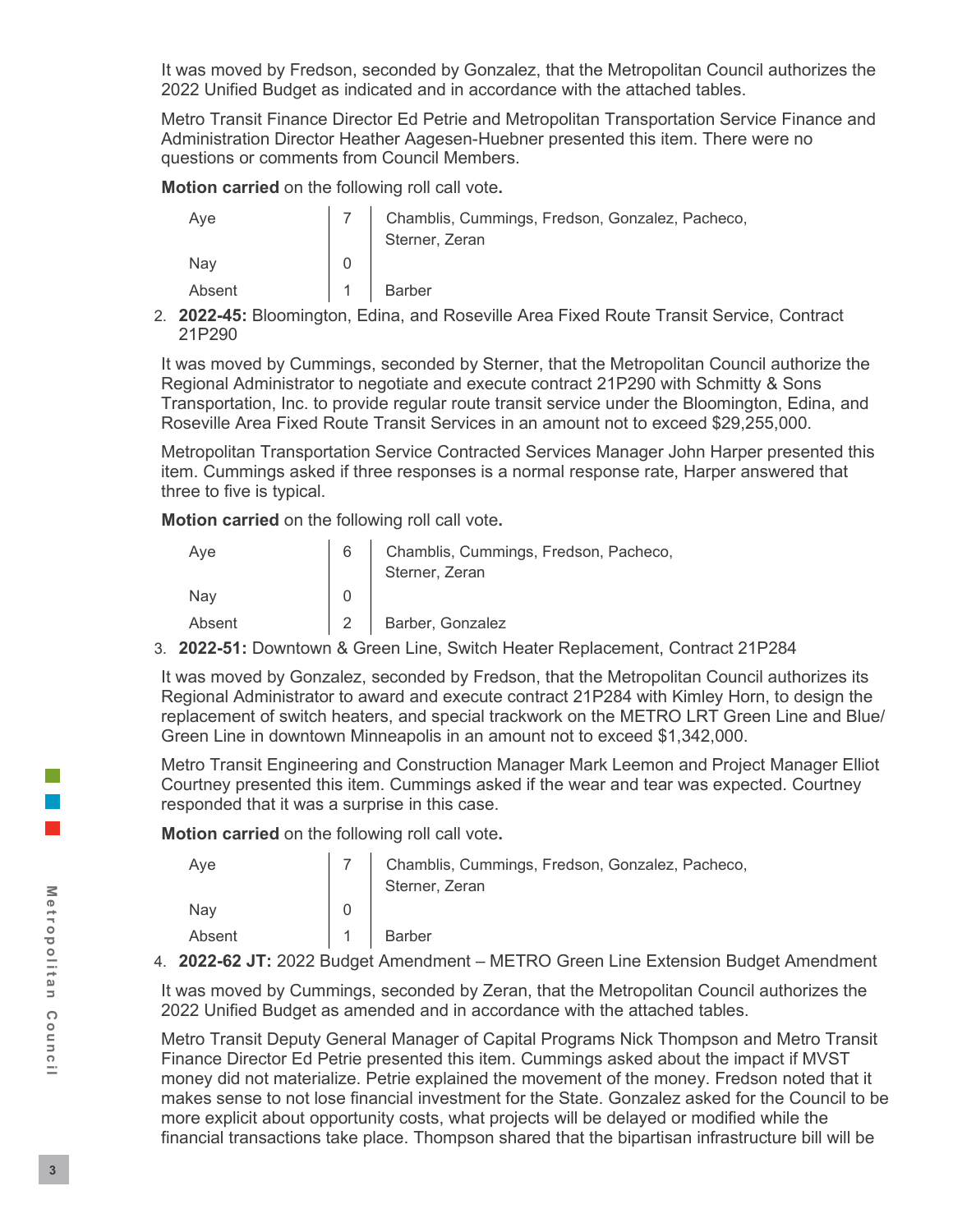providing additional funding across the system.

**Motion carried** on the following roll call vote**.**

| Ave    | Chamblis, Cummings, Fredson, Gonzalez, Pacheco,<br>Sterner, Zeran |
|--------|-------------------------------------------------------------------|
| Nay    |                                                                   |
| Absent | <b>Barber</b>                                                     |

5. **2022-58:** METRO Green Line Extension AECOM Contract Amendment No. 12 for Advanced Design Consultant Services, Contract 14P125

It was moved by Cummings, seconded by Gonzalez, that the Metropolitan Council authorize the Regional Administrator to negotiate and execute Amendment No. 12 to Contract 14P125 with AECOM for Advanced Design Consultant Services to increase the contract in an amount not to exceed \$10.6 million for a total contract amount not to exceed \$151 million.

Metro Transit TSD Assistant General Manager Jim Alexander presented this item. There were no comments or questions from Council Members.

**Motion carried** on the following roll call vote**.**

| Aye    | Chamblis, Cummings, Fredson, Gonzalez, Pacheco,<br>Sterner, Zeran |
|--------|-------------------------------------------------------------------|
| Nay    |                                                                   |
| Absent | 1 Barber                                                          |

6. **2022-59:** METRO Green Line Extension Braun Intertec Corporation Contract Amendment No. 2 for Quality Management Services, Contract 18P018

It was moved by Fredson, seconded by Cummings, that the Metropolitan Council authorize the Regional Administrator to negotiate and execute Amendment No. 2 to Contract 18P018 with Braun Intertec Corporation for Quality Management Services to increase the contract in an amount not to exceed \$7.8M for a total contract amount not to exceed \$43.8M. This authorization is contingent upon Council approval of the 2022 Budget Amendment – METRO Green Line Extension Budget Amendment (2022-62 JT).

Metro Transit TSD Assistant General Manager Jim Alexander presented this item. Gonzalez asked if there are contingencies that should have been foreseen and lessons to learn. Alexander and Thompson said this project has seen multiple issues and lessons have been learned as new projects come up such as choosing to not be near freight rail. Chamblis shared experience from taking a tour of the project. Procurement Director Jody Jacoby added that the department is also strategizing with the various entities. Fredson echoed that this project was an outlier.

**Motion carried** on the following roll call vote**.**

| Ave    | Chamblis, Cummings, Fredson, Gonzalez, Pacheco,<br>Sterner, Zeran |
|--------|-------------------------------------------------------------------|
| Nay    |                                                                   |
| Absent | 1 Barber                                                          |

### **Information**

1. There were no information items on the agenda.

# **Adjournment**

Business completed; the meeting adjourned at 5:12 p.m.